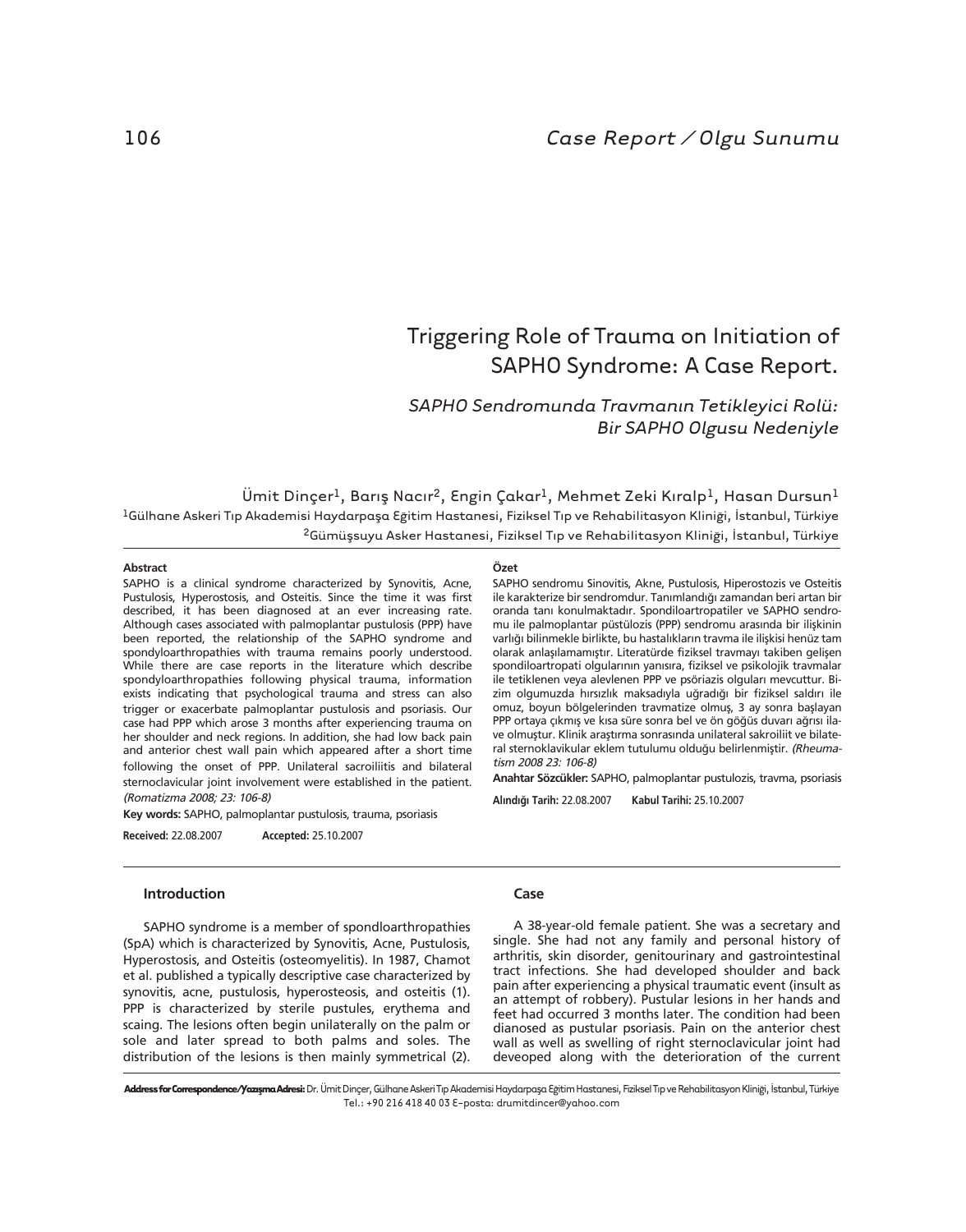lesions. Stiffness lasting for 2 hours in the morning with back pain had been present during the last 3 months. Mobilization of the lumbar vertebrae was painful and 1/2 restricted. Sacroiliac stretch tests were positive particularly on the right side. Schober test was 3 cm. The right sternoclavicular joint was swollen, and extremely tender on pressure, the left sternoclavicular joint was painful on pressure, but not swollen. There were diffuse pustular lesions on palmar sides of both hands, and also on plantar sides of the feet. Pustular lesions were noninfectious, and they were appearing and disappearing within two weeks. No psoriatic or pustular lesions were present on the scalp, or on the other regions of the skin. Cutaneous lesions were severely pruritic occasionally. (Figure 1.) Erythrocyte sedimentation rate (ESR) was 53 mm/h (range 0-20 mm/h) , CRP level was 65.8 mg/dL (normal value < 5 mg/dl, and RF was 7,1 IU/ml (normal value < 2 IU/ml). Serum Calcium, CPK, ALP, Parathyroid Hormone levels were normal. HLA B27 was negative. Possible focus of infections were investigated but were not isolated any fungal and bacterial agents. In radiographic evaluation, scleroses as well as narrowing of iliac wing of the right sacroiliac joint was present. (Figure 2). Erosions and cortical irregularity were detected in plain graphies of both sternoclavicular joints (SCJ). In tomographic examination of the sternoclavicular joint, cortical irregularity in sternum and clavicle were present. Involvements showing activity suggestive of arthritis in bilateral sternoclavicular joints were present in whole body bone scintigraphy with 20 mCI Tc99m- MDP (Figure 3).

#### **Discussion**

The relationship between trauma and spondyloarthropathy is still unclear although many case reports and a few clinical trial have suggested trauma might initiate or trigger the development of SpA. We aimed in this report to speculate the relationship between trauma and SAPHO. The factor or factors which trigger the onset of the SAPHO is not precisely identified yet. Even so, as in our case, there are views as well as findings which suggest that physical and psychic traumas trigger the development of





**Figure 2. Radiograph of the sacroiliac joint shows sclerosis and narrowing of iliac wing of the right sacroiliac joint.**

spondyloarthropathies such as Psoriatic arthritis (2-6), Reiter's Syndrome (7,8), and ankylosing spondylitis (5,7,9). Nonetheless, no well-documented information is available on whether exclusively the joint which is exposed to trauma is involved alone or not. While the etiology of SpA's (included SAPHO) has not been wholly identified yet, whether trauma represents a widespread and precise etiologic factor is still unclear (2-4). Yet, in this case, the presence of complaints beginning after exposure to psychic and physical trauma brings about some doubts on whether this situation might be a casual event. The patient has initially developed lesions in her palms and feet later accompanied by back pain and pain in the anterior chest wall notwithstanding the improvement of her shoulder and neck pain within a month following the trauma. In this case, we believe that physical trauma might have played a role as a triggering factor. Likewise, in a family study which demonstrated the characteristics of SAPHO syndrome, Dumolard et al. presented three cases each of whom had a history of a traumatic event before onset. They denote that the physical traumas being experienced shortly before the onset of the illness represent the prominent features of the condition, and submit their strong belief that the traumatic event might have played a key role on the beginning process of the illness (10). Further, Sandorfi et al. presented four cases in which they suggested an association with trauma. In three of these cases, psoriatic arthritis was present which was triggered and precipitated by trauma, and spondyloarthropathy developing immediately after a traumatic event was present in one case (5). In a retrospective study, 288 patients with spondyloarthropathies were assessed, and 12 (4.2%) of them were found as having a history of trauma, and they underlined that this condition might be an important factor which triggered SpA (11). Concordant with the literature, the arthritis which aroused in this case have developed following a trauma, and the subsequent etiologic research have revealed no pathogenic agent, or any other origin. However, by which means trauma triggers the immunologic mechanisms occurring in the synovial tissue and the remaining articular components is not wholly understood. Trauma was defined by Jun et al. as physical trauma occurring within 1 month before the articular symptoms began (11). In our case, the gap between the trauma and PPP was 3 months and she had back pain and morning stiffness in this time. However the patient was not investigated for evaluation back pain and spondyloarthropathy. In study comprising 300 patients with Psoriatic arthritis, Punzi et al. (12) reported that 8% of **Figure 1. Cutaneous lesions on palm and sole**



**Figure 3. Bone scintigraphy with 20 mCI Tc99m- MDP shows activity uptake of bilateral sternoclavicular joint.**